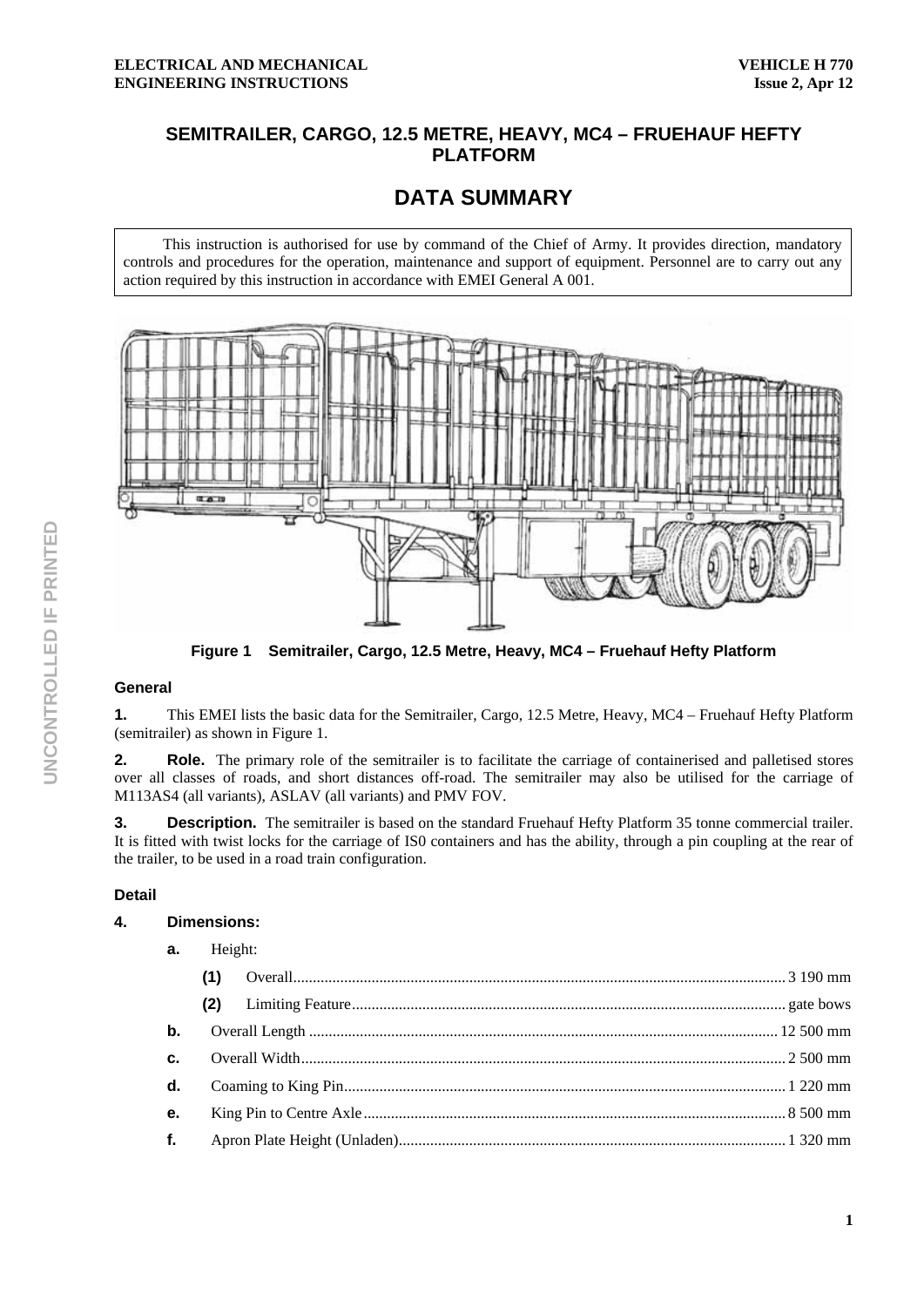## ELECTRICAL AND MECHANICAL **ENGINEERING INSTRUCTIONS**

|     | g.            |                              | Coaming Height:                                                                                                                                 |  |  |  |
|-----|---------------|------------------------------|-------------------------------------------------------------------------------------------------------------------------------------------------|--|--|--|
|     |               | (1)                          |                                                                                                                                                 |  |  |  |
|     |               | (2)                          |                                                                                                                                                 |  |  |  |
|     | h.            |                              | Shipping Cubage (Landing Legs Lowered to Level Platform):                                                                                       |  |  |  |
|     |               | (1)                          |                                                                                                                                                 |  |  |  |
|     |               | (2)                          |                                                                                                                                                 |  |  |  |
|     | i.            |                              |                                                                                                                                                 |  |  |  |
|     | j.            |                              |                                                                                                                                                 |  |  |  |
|     | k.            |                              | Ground Clearance:                                                                                                                               |  |  |  |
|     |               | (1)                          |                                                                                                                                                 |  |  |  |
|     |               | (2)                          |                                                                                                                                                 |  |  |  |
|     | Ι.            |                              |                                                                                                                                                 |  |  |  |
| 5.  |               | Mass:                        |                                                                                                                                                 |  |  |  |
|     | a.            |                              |                                                                                                                                                 |  |  |  |
|     | b.            |                              |                                                                                                                                                 |  |  |  |
|     | с.            |                              |                                                                                                                                                 |  |  |  |
| 6.  |               | <b>Design Limit Loading:</b> |                                                                                                                                                 |  |  |  |
|     | a.            |                              | Tie Down Rating:                                                                                                                                |  |  |  |
|     |               | (1)                          | The tie rail post at the end of each cross member, under the coaming, is rated at 3 000 kg lashing<br>capacity within 45 deg from the vertical. |  |  |  |
|     | b.            |                              | Load Capacity:                                                                                                                                  |  |  |  |
|     |               | (1)                          |                                                                                                                                                 |  |  |  |
|     |               | (2)                          |                                                                                                                                                 |  |  |  |
|     |               | (3)                          |                                                                                                                                                 |  |  |  |
|     |               | (4)                          |                                                                                                                                                 |  |  |  |
|     |               | (5)                          |                                                                                                                                                 |  |  |  |
| 7.  |               |                              | <b>Wheels and Tyres:</b>                                                                                                                        |  |  |  |
|     | a.            |                              |                                                                                                                                                 |  |  |  |
|     | b.            |                              |                                                                                                                                                 |  |  |  |
|     | с.            |                              |                                                                                                                                                 |  |  |  |
| 8.  |               |                              |                                                                                                                                                 |  |  |  |
| 9.  |               | <b>Axles:</b>                |                                                                                                                                                 |  |  |  |
|     | а.            |                              |                                                                                                                                                 |  |  |  |
|     | b.            |                              |                                                                                                                                                 |  |  |  |
| 10. |               |                              | <b>Electrical System:</b>                                                                                                                       |  |  |  |
|     | а.            |                              |                                                                                                                                                 |  |  |  |
|     | $\mathbf b$ . |                              |                                                                                                                                                 |  |  |  |
| 11. |               |                              |                                                                                                                                                 |  |  |  |